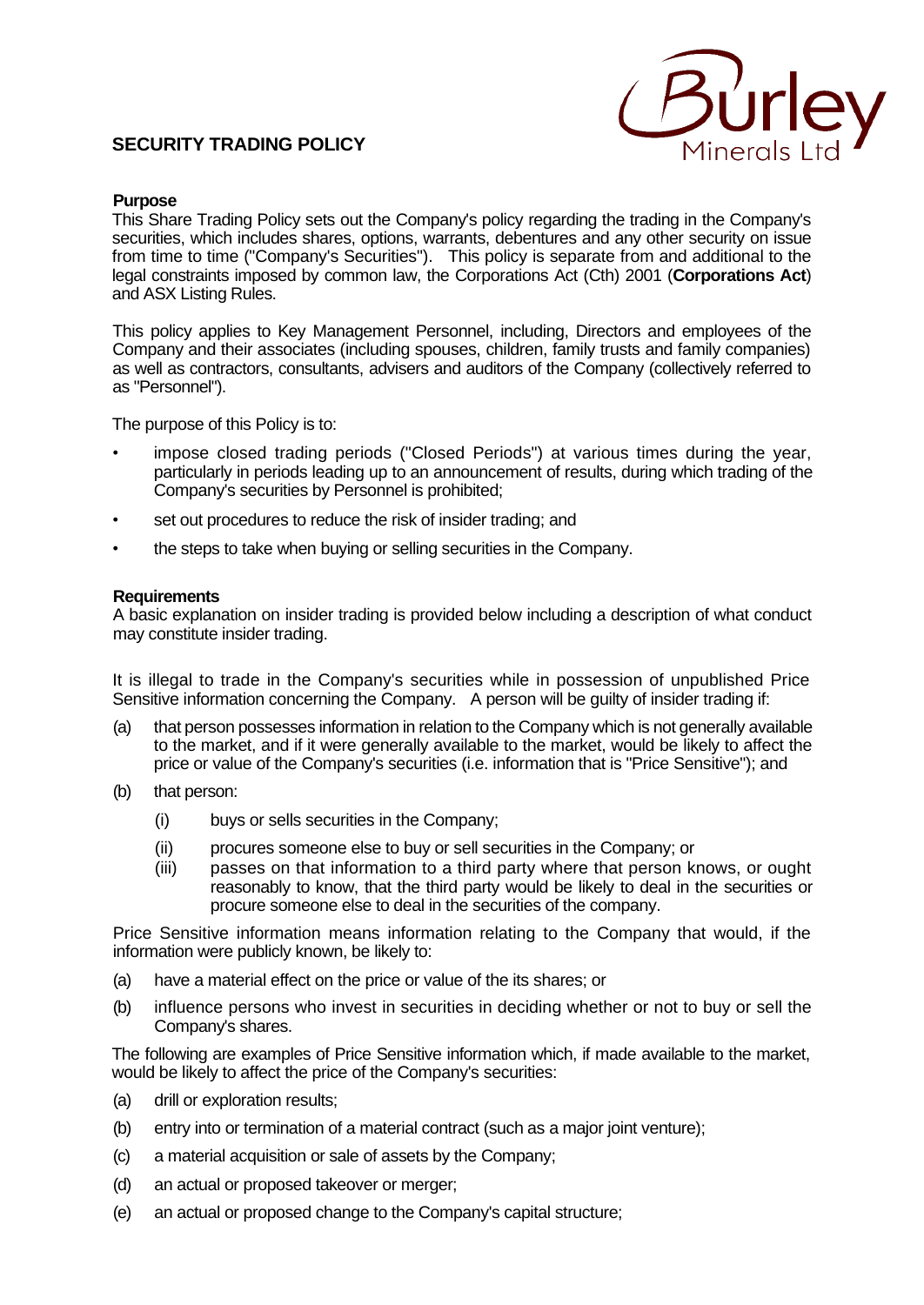

- (f) a proposed dividend or a change in dividend policy;
- (g) a material claim against the Company or other unexpected liability; or
- (h) a major change to the Board or senior management.

## **Closed Periods**

The Chairman will generally not allow Personnel to deal in the Company's Securities or in financial products issued or created over or in respect of the Company's Securities in the following periods ("Closed Periods"):

- (a) within the period of 5 days prior to the release of annual, half yearly or quarterly results;
- (b) within the period of 5 days prior to the Annual General Meeting; and
- (c) if there is in existence price sensitive information that has not been disclosed because of an ASX Listing Rule exception.

This obligation operates at all times and applies to dealings in the Company's Securities by family members and other associates of Personnel as well as to personal dealings by Personnel.

Personnel must not communicate Price Sensitive information to a person who may deal in the Company's Securities. In addition, Personnel should not recommend or otherwise suggest to any person (including a spouse, relative, friend, trustee of a family trust or directors of a family company) the buying or selling of the Company's Securities during Closed Periods.

# **Additional Restrictions on Short-Term Trading**

The Company encourages Personnel to adopt a long-term attitude to their investment in the Company's Securities. Consequently, Personnel must not, at any time, engage in short-term trading or speculative trading of the Company's Securities.

#### **Related Companies**

Personnel, where they possess inside information, should also not deal in securities of other companies with which the Company might have an association or be about to enter such association such as joint venture or farm in partners.

#### **Guidelines for Trading in the Company's Securities**

Personnel can deal in the Company's Securities outside of any Closed Period in the following circumstances:

- (a) they have satisfied themselves that they are not in possession of any Price Sensitive information that is not generally available to the public;
- (b) they have contacted the Chairman or in his absence, the Managing Director and notified them of their intention to do so and the Chairman or Managing Director indicates that there is no impediment to them doing so.

Where the Chairman wishes to deal in securities, he has contacted the Managing Director, or in his absence, the Company Secretary and notified them of their intention to do so and the Managing Director or Company Secretary indicates that there is no impediment to them doing so.

The requirement to provide notice of an intention to trade in the Company's Securities does not apply to the acquisition of securities through Director, officer or employee share or option plans. However, the requirement does apply to the trading of the securities once they have been acquired or issued under the plans.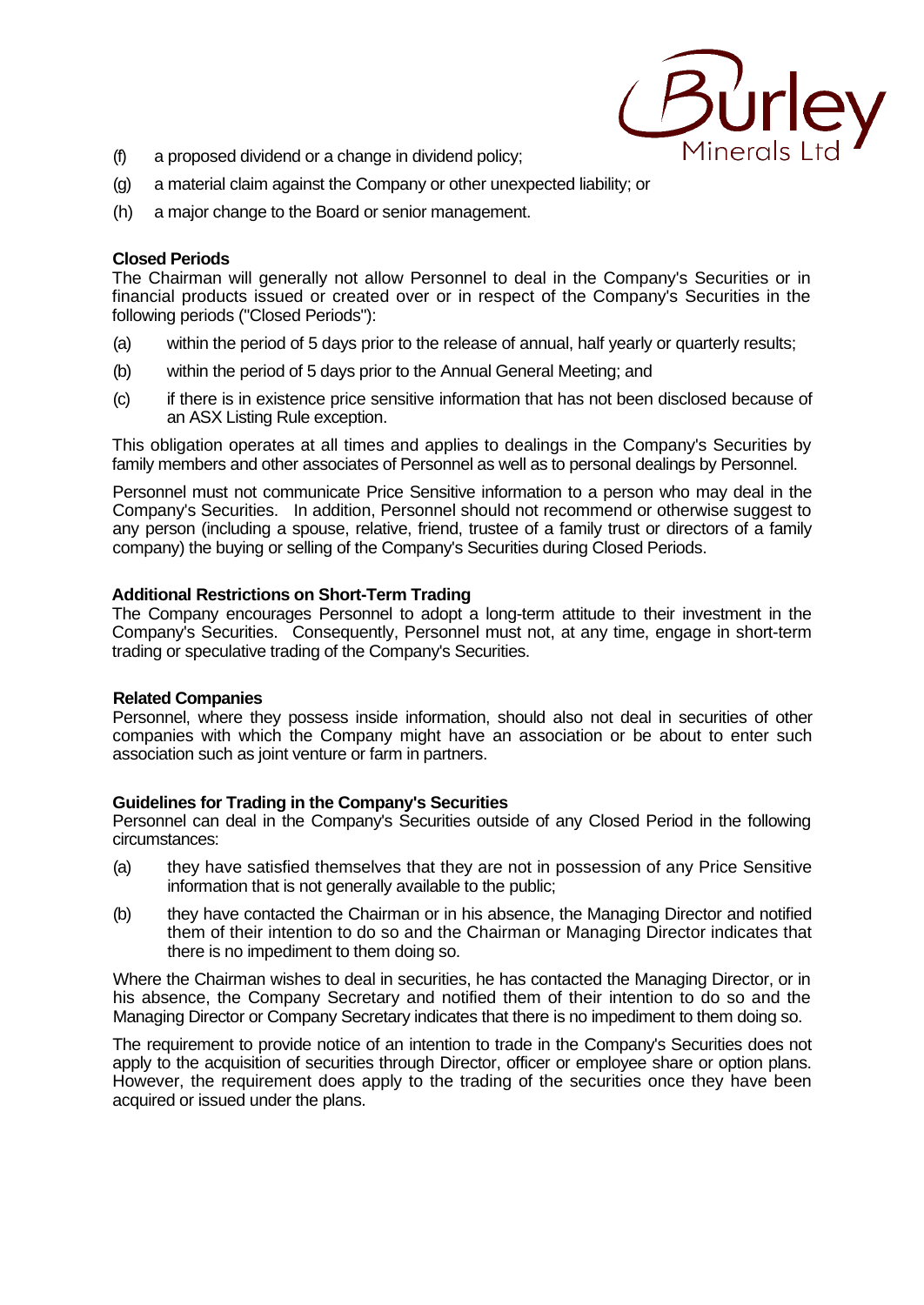

# **Exclusions**

This policy does not apply in the following circumstances:

- a) any issue of securities by the Company pursuant to a prospectus or like disclosure under the Corporations Act, or under employee share and option plans;
- b) trading which does not result in a change in beneficial control of the Company's shares, for example transferring a personal holding of the Company's shares to a superannuation fund;
- c) the exercise (but not the sale of securities following exercise) of an option or a right under an employee incentive scheme, or the conversion of a convertible security. However, insider trading rules and this Policy do apply in relation to the subsequent disposal of any Securities acquired under the exercise of an option or right or conversion of a convertible security. Where Personnel exercise options while in the possession of price sensitive information, he/she will have to fund the exercise of the options without the financial assistance of a simultaneous sale of some or all shares just acquired. If the options expire outside Closed Period described in this Policy, then Personnel may simultaneously exercise and sell any securities subject always to compliance with insider trading laws;
- d) undertakings to accept, or the acceptance of, a takeover offer;
- e) trading under an offer or invitation made to all or most of the security holders, such as, a rights issue, a security purchase plan, a dividend distribution reinvestment plan and an equal access buy-back, where the plan that determines the timing and structure of the offer has been approved by the Board;
- f) trading in the Company's Securities by a managed securities portfolio where Personnel are not in a position to influence choices in the portfolio;
- g) where Personnel are trustees, trading in the Company's Securities by that trust provided Personnel are not a beneficiary of the trust and any decision to trade during a Closed Period is taken by the other trustees or by the investment managers independently of Personnel; and
- h) trading under a non-discretionary trading plan which has been approved by the Chairman and Managing Director and where:
	- (i) Personnel did not enter into the plan or amend the trading plan during a Closed Period; and
	- (ii) the trading plan does not permit Personnel to exercise any influence of discretion over how, when or whether to trade.

Such a trading plan may not be cancelled during a Closed Period other than in exceptional circumstances.

#### **Dealing in Exceptional Circumstances**

In specific circumstances, such as financial hardship, the Chairman may waive the requirement of Personnel not to deal in securities during Closed Periods on the condition that Personnel can demonstrate that they are not in possession of any price sensitive information that is not generally available to the public. Should any party, the subject of this Share Trading Policy, wish to trade during a Closed Period, they must submit a written request to the Board and satisfy the Board that exceptional circumstances exist and a failure to trade in the Company's securities would result in exceptional circumstances such as financial hardship.

Any request for permission to trade in the Company's securities during a Closed Period will be assessed by the full Board (or in the case of a Director, the balance of the Board) on a case-bycase basis.